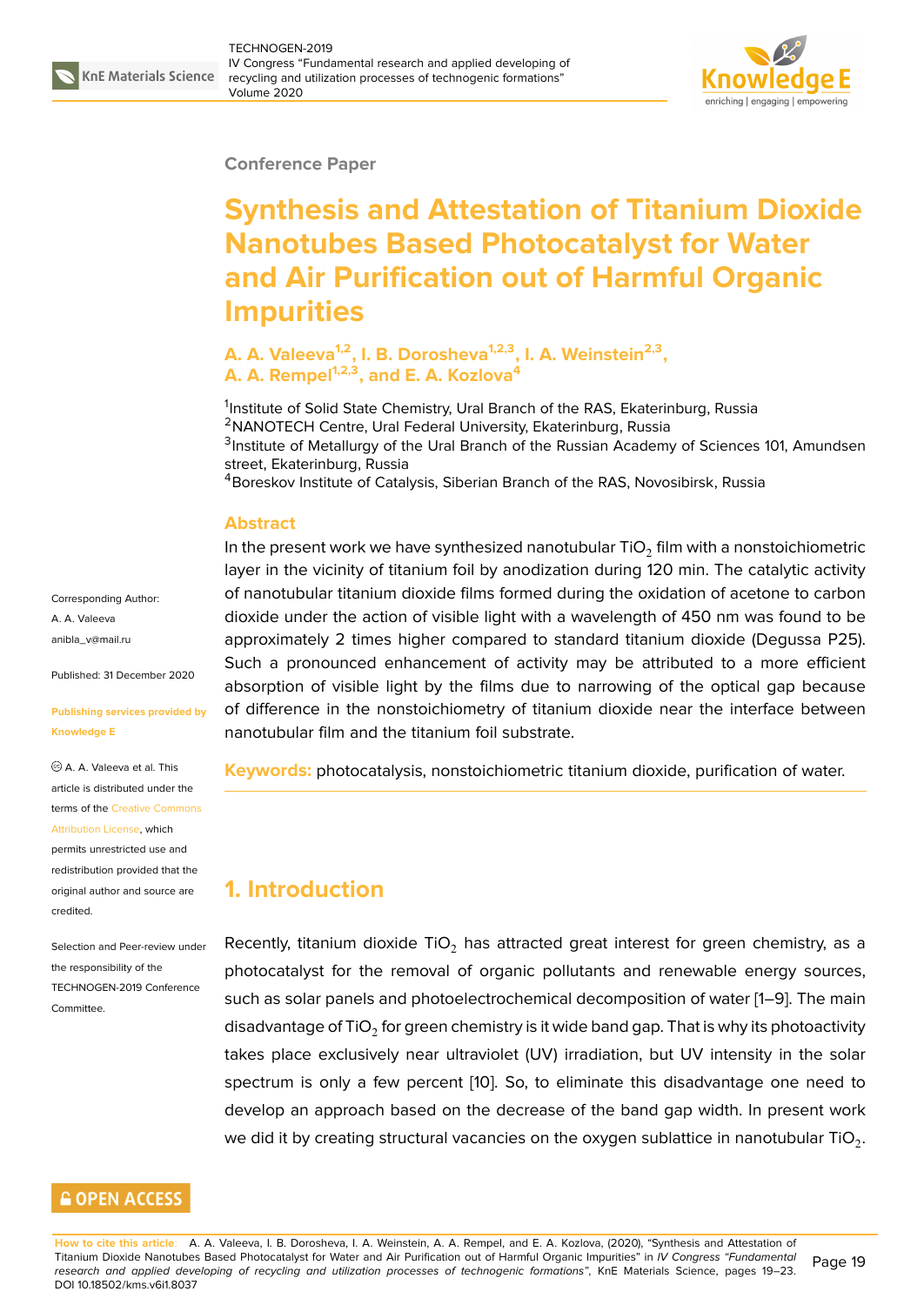# **2. Experimental Part**

Nanotubular titanium dioxide films were synthesized on a Digma setup consisting of electrochemical cell, thermostat and power supply [11, 12]. The anodic oxidation was carried out on a thin titanium foil. Anodization was carried out at the same voltage but different anodization time. A solution of ethylene glycol and ammonium fluoride was employed as an electrolyte. All the chemical reagent[s u](#page-4-1)[sed](#page-4-2) in the study were of analytical grade. X-ray diffraction (XRD) of the films was performed with the Bragg-Brentano recording geometry. XRD patterns were measured using the step-scan mode at  $\Delta(2\theta)$  = 0.02<sup>∘</sup> in the wide angular range with a long exposure time at each step. The surface and morphology of the synthesized samples were studied by scanning electron microscope (SEM) under high vacuum using an InLens detector. Diffuse reflectance spectra (DRS) of the samples were recorded on a Lambda 35 (Perkin Elmer) UV-vis spectrophotometer with a RSA-PE-20 (Labsphere) diffuse reflectance attachment. Photocatalytic activity of the catalysts was measured in a flow reactor, and reactants were identified on a FTIR spectrometer. The study was performed using a light-emitting diode with a maximum wavelength of 450 nm and a 1.0 A / 30 V current. The other reaction condition were as follows: *T* = 40<sup>∘</sup>C, relative humidity of 20%, acetone concentration of 800 ppm, and flow rate of 60 mL/min. Concentration of acetone was found from the area of absorption band at 1160-1265 cm<sup>-1</sup>, and concentration of carbon dioxide, from the band at 2200-2450 cm<sup>-1</sup>. The rate of photocatalytic oxidation was calculated from carbon dioxide accumulation, which is a sole gas product of the reaction

 $C_3H_6O + 4O_2 \rightarrow 3 CO_2 + 3 H_2O$ 

## **3. Results and Discussion**

Analysis of TiO $_2$  films on a titanium foil showed that the morphology and properties of the synthesized nanotubular films depend on the anodization time, the titanium foil morphology, the composition and temperature of the electrolyte, and the current in the electrochemical cell. The morphological analysis of the resulting films made it possible to obtain the dependences of geometric parameters of the nanotubular titanium dioxide layer on anodization time (see Table 1). In addition, the roughness coefficient *H*, the solid fraction *A* and the effective surface area *Seff* were estimated using a technique reported in [13].

According to experimental data, the nanotube length ranges from 550 to 2000 nm; the value of inner diameter *Din* of nanotubes varies from 27 to 39 nm; and outer diameter *Dout*[,](#page-4-3) from 42 to 53 nm. It was shown that the solid fraction *A* of nanotubes decreases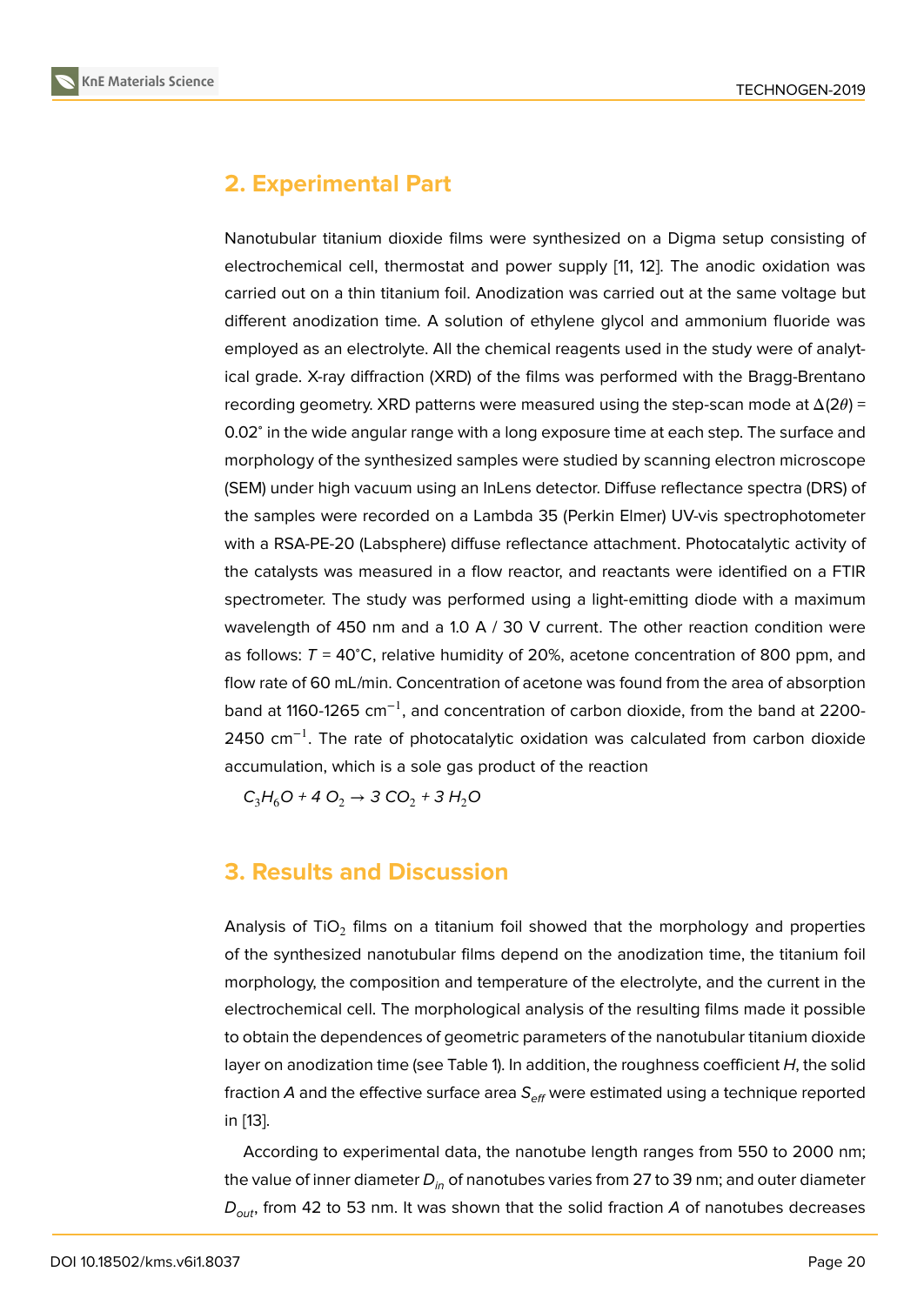| Parameters of nanotubular $TiO2$<br>samples                   | Anodization time, min |      |      |           |      |      |
|---------------------------------------------------------------|-----------------------|------|------|-----------|------|------|
|                                                               | 15                    | 30   | 60   | 120       | 180  | 360  |
| NT length $(L, nm)$                                           | 700                   | 750  | 550  | 1000-2000 | 1300 | 1200 |
| Inner diameter of NT $(D_{in}, nm)$                           | 27                    | 33   | 33   | 38        | 38   | 39   |
| Outer diameter of NT $(D_{out}, nm)$                          | 42                    | 46.2 | 49.6 | 53.4      | 50.6 | 49.6 |
| Thickness of NT walls $(w, nm)$                               | 7.5                   | 6.6  | 8.3  | 7.7       | 6.3  | 5.3  |
| Distance between NT $(y, nm)$                                 | 7                     | 9    | 9    | 8         | 8    | 9    |
| Roughness coefficient (H)                                     | 73                    | 71   | 48   | 132       | 122  | 112  |
| Effective surface area ( $S_{\text{eff}}$ , cm <sup>2</sup> ) | 229                   | 223  | 151  | 415       | 383  | 352  |
| Solid fraction (A)                                            | 0.39                  | 0.31 | 0.36 | 0.34      | 0.29 | 0.25 |

TABLE 1: Parameters of the synthesized nanotubular TiO $_2$  film samples.

from 0.39 to 0.25 with increasing the anodization time  $t_A$ . It should be noted that at a certain time point the growth of the oxide layer slows down considerably because the current density decreases and hence the dissolution of the oxide layer becomes more intense than the oxidation. Effective surface area  $\mathsf{S}_\text{eff}$  = 415 cm $^2$  for the grown array reaches its maximum at  $t_A$  = 120 min; this anodization time is sufficient to achieve a maximum length of nanotube *L* = 2000 nm.

On the XRD pattern of the foil received by anodizing for 120 minutes, an increase in the signal in the form of a diffuse halo was observed in the region of small scattering angles. Intense diffuse halo, in the range from 20 to 32<sup>∘</sup> , and the absence of diffraction peaks indicate that the nanotubular titanium dioxide film is amorphous [14].

Table 2 lists data on the catalytic activity of three different nanotubular TiO $_2$  films prepared by anodization under similar conditions during 120 min. The catalytic activity (see Table 2) varies over a wide range, from 2.9 to 5.2 μmol/(min·g), whi[ch](#page-4-4) testifies to a significant role of different nonstoichiometry in the resulting films.

| Sample | Nanotube length, nm | Oxidation rate, µmol/(min·g) |
|--------|---------------------|------------------------------|
|        | 2000                | 5.2                          |
|        | 1500                | 2.9                          |
|        | 1000                |                              |

TABLE 2: Catalytic activity of films with a nanotubular TiO $_2$  layer (anodization for 120 min) in comparison with Degussa P25 titanium dioxide.

 $TiO<sub>2</sub> - Degussa P25$  2.0

Nonstoichiometry of nanotubular films was studied by diffuse reflection. In the optical DRS of the nanotubular TiO $_2$  layer in the visible spectral region near 450 nm, a wide dip of diffuse reflection is observed. This indicates the presence of nonstoichiometry in the amorphous titanium dioxide film. Atomic defects represented by vacancies in the amorphous network lead to the formation of energy levels in the band gap of titanium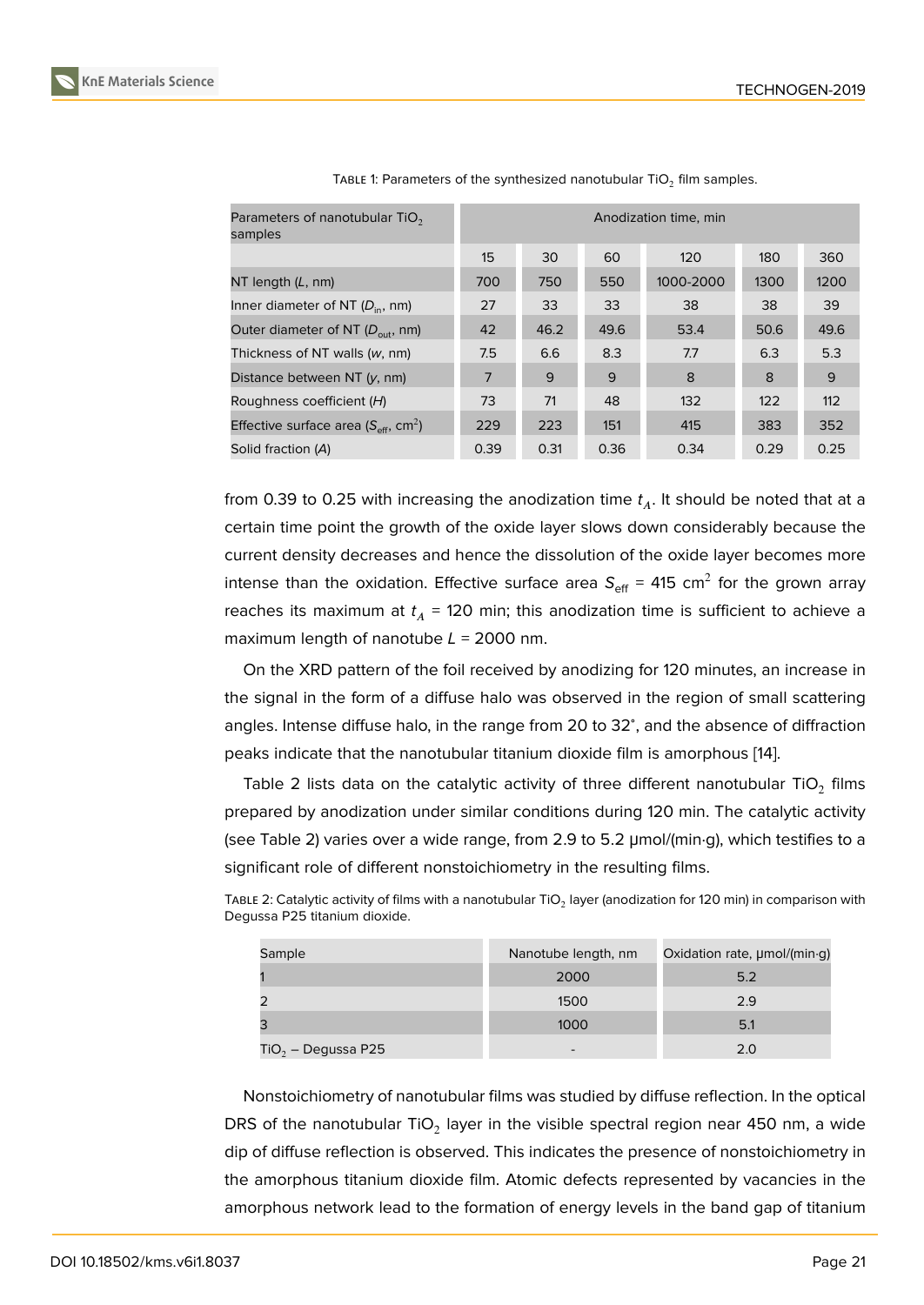

dioxide, which in its turn results in the absorption of visible light with a wavelength of about 450 nm. This exerts a pronounced effect on the catalytic activity of the film in the visible region.

A comparison of Kubelka-Munk functions for nanotubular amorphous film and Degussa P25 titanium dioxide nanopowder corroborates the model of indirect transition in semiconductor nanotubular film. The extrapolation with a linear function to zero absorption in the region of high photon energies shows that the maximum band gap width for a nanotubular TiO<sub>2</sub> layer anodized for 120 min is  $E$ g = 3.3 eV, while  $E$ g = 3.0 eV for the Degussa P25 TiO<sub>2</sub> nanopowder.

Thus, we have synthesized films with a nanotubular TiO<sub>2</sub> layer whose nonstoichiometry depends on synthesis conditions. This parameter exerts an essential effect on the activity of samples, which varies between 2.9 and 5.2 μmol/(min·g). According to the DRS, the optical gap width for nanotubular film changes along the film thickness from 3.3 eV to small values corresponding to the photon energy of visible light, due to nonstoichiometry of the film near the interface with the metal substrate. Thus, the structural amorphism in nanotubular titanium dioxide does not produce a switching from indirect transition (crystalline titanium dioxide) to direct one (amorphous titanium dioxide). With the modeling of harmful organic impurities by acetone it is shown that synthesized nonstoichiometric nanotubular titanium dioxide should be useful for purification of water and air.

### **Acknowledgements**

The research was funded by RFBR according ti the project N 20-03-00299.

### **References**

- <span id="page-3-0"></span>[1] Higashimoto, S., *et al*. (2010). Efficient and Selective Oxidation of Benzylic Alcohol by  ${\mathsf O}_2$  into Corresponding Aldehydes on a Tio $_2$  Photocatalyst under Visible Light Irradiation: Effect of Phenyl-Ring Substitution on the Photocatalytic Activity. *Journal of Catalysis*, vol. 276, pp. 76-83.
- [2] Popkov VI, Bachina AK, Valeeva AA, Lobinsky AA, Gerasimov EY, Rempel AA. (2020) Synthesis, morphology and electrochemical properties of spherulite titania nanocrystals. Ceramics International, vol. 46, pp. 24483-24487.
- [3] Rempel AA, Valeeva AA. (2019) Nanostructural titanium dioxide for medical chemistry. Russian chemical bulletin, Int. Ed. vol.68, pp. 2163-2171.